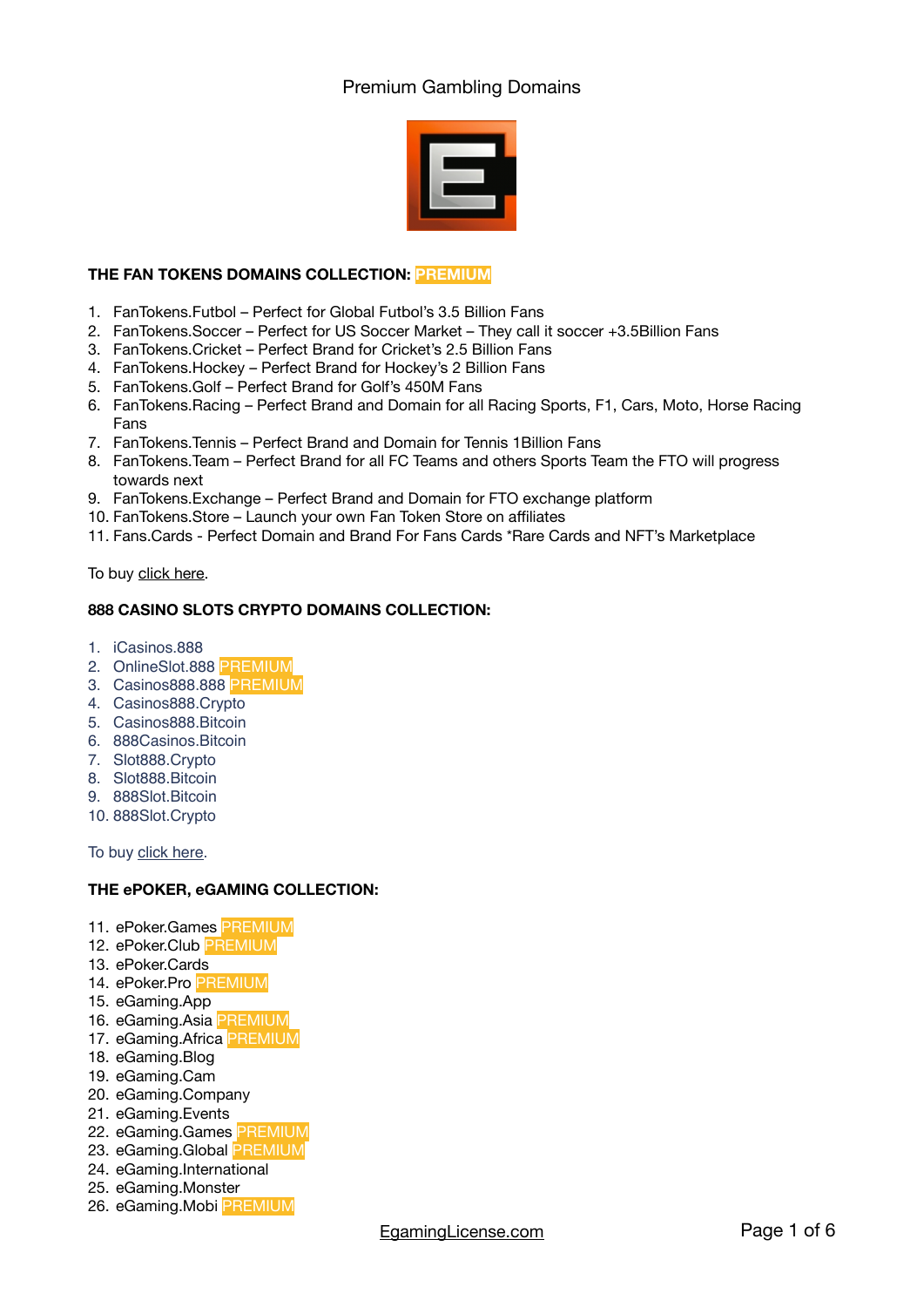Premium Gambling Domains

- 27. eGaming.Quest
- 28. eGaming.Social PREMIUM
- 29. eGaming.Video
- 30. eGaming.Tech
- 31. eGaming.Watch
- 32. e-gaming.Online
- 33. eGamingBet.Club
- 34. eGamingBet.Live
- 35. eGamingBet.Online
- 36. eGamingBet.Xyz
- 37. eGamingBetting.Club
- 38. eGamingBetting.Live
- 39. eGamingBetting.Online
- 40. eGamingBetting.Xyz

To buy [click here.](https://egaminglicense.com/downloads/egaming-asia/)

# **THE IPOKER COLLECTION:**

- 1. iPoker.Asia PREMIUM
- 2. iPoker.Cards
- 3. iPoker.Casino
- 4. iPoker.Pro PREMIUM
- 5. iPoker.Network PREMIUM
- 6. iCasino.Poker PREMIUM
- 7. iCasino.Vegas PREMIUM
- 8. iCasinos.Vegas PREMIUM
- 9. iGaming.Monster
- 10. iGaming.Quest
- 11. iGaming.Fan PREMIUM
- 12. iGaming.Store PREMIUM

To buy [click here.](https://egaminglicense.com/downloads/ipoker-casino/)

**THE "ODDS, BET, BETS, GG" COLLECTION: "Jan 2021 Rick Schwartz sold BestOdds.com for \$3.6M"** 

- 1. BetsXXL.Com
- 2. BetXXL.Online
- 3. BetsXXL.Online
- 4. BestOdds.Website PREMIUM
- 5. BestOdds.Site PREMIUM
- 6. BestOdd.Net
- 7. BestOdd.Live PREMIUM
- 8. BestOdd.Site
- 9. CheckOdds.Online PREMIUM
- 10.CheckOdds.Live PREMIUM
- 11.OddsXXL.Com
- 12.OlympicOdds.Net
- 13.OlympicGames.Bet
- 14.Olympic.GG
- 15.TableTennis.Bet
- 16.XXLOdds.Com
- 17.XXLBet.Online
- 18.XXLBets.Online

To buy [click here.](https://dan.com/domain-seller/egaming-license?&terms=odds&results=50&order_by=relevance)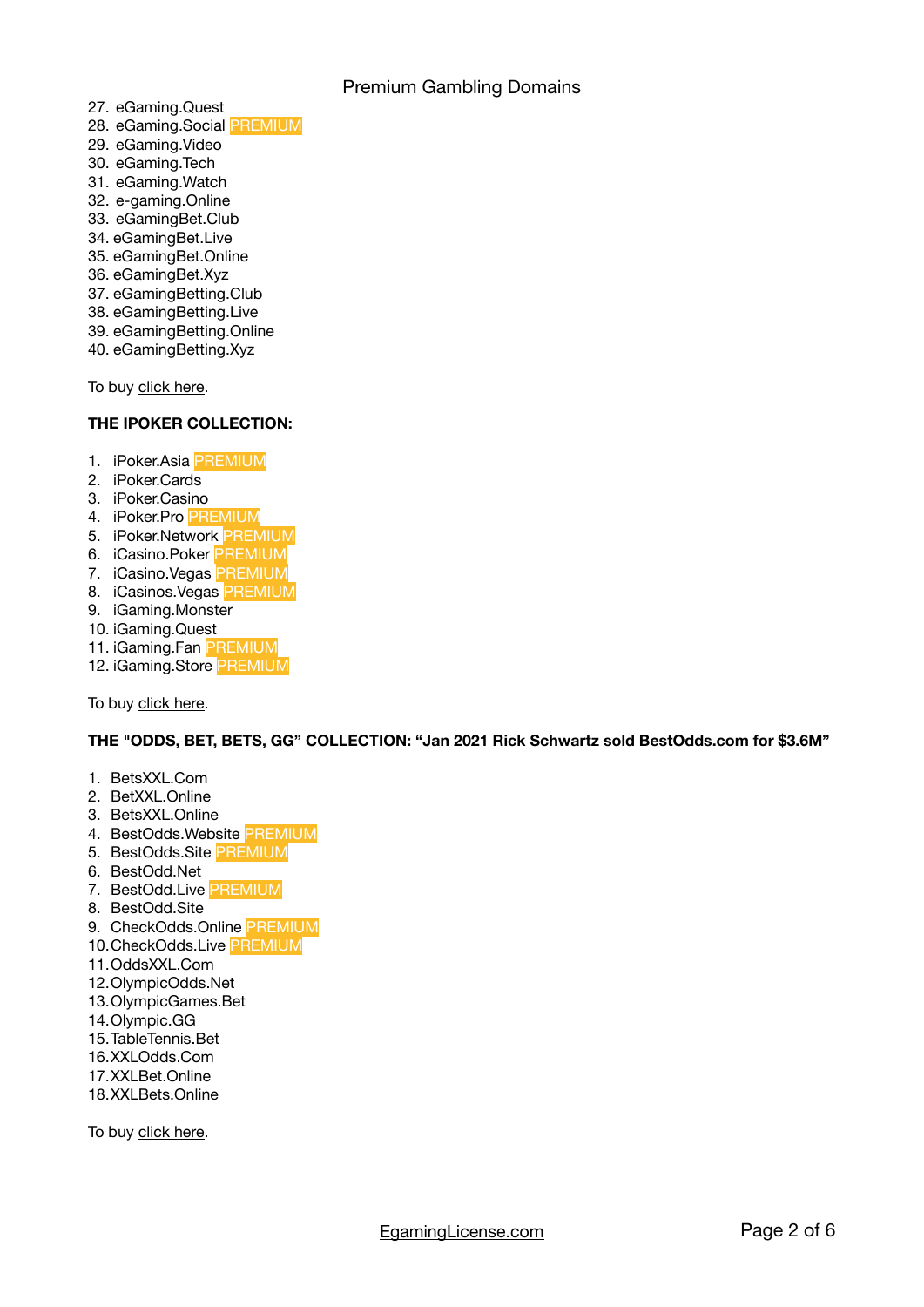# **THE BET ONLINE & BETTING ONLINE COLLECTION:**

- 1. 1BetOnline.Com (.Net + .Org) PREMIUM
- 2. BetOnline.Africa PREMIUM
- 3. BetOnline.Asia <mark>PREMIUM</mark>
- 4. BetOnline.Social PREMIUM
- 5. BetOnline.Website
- 6. BetOnline.Events
- 7. BetOnHorse.Racing
- 8. BettingHorse.Racing
- 9. BettingOnline.Club PREMIUM
- 10. BettingOnline.Site
- 11. BettingOnline.Systems
- 12. BettingHorse.Racing PREMIUM
- 13. OnlineBetting.Systems PREMIUM
- 14. TheBetting.Shop PREMIUM
- 15. 4Bet.Online \* 4 is widely used in betting bet 4 way, 4 betting etc
- 16. 5Bet.Online \*Poker Hand
- 17. 8Bet. Online PREMIUM<sup>\*</sup> In many Asian countries, the luck number is 8
- 18. 13Bet.Online to 19Bet.Online also available 6 domains in total

#### **THE SPORTS BOOK COLLECTION:**

- 19. Sportbooks.Casino
- 20. Sportbooks.Club PREMIUM
- 21. Sportbooks.Games
- 22. Sportsbook.Events
- 23. Sportsbook.Systems
- 24. Sportsbooks.Poker PREMIUM
- 25. SportsbookBetting.Club
- 26. SportsbookBetting.Online
- 27. SportDrink.Energy PREMIUM
- 28. SportDrinks.Energy
- 29. SportsDrink.Energy
- 30. SportsDrinks.Energy
- 31. SportsNetwork.App
- 32. SportsNetwork.Bet
- 33. SportsNetwork.Coach
- 34. SportsNetwork.Clothing
- 35. SportsNetwork.Equipment
- 36. SportsNetwork.Games
- 37. SportsNetwork.Live PREMIUM
- 38. SportsNetwork.IO
- 39. SportsNetwork.Live PREMIUM
- 40. SportsNetwork.Media
- 41. SportsNetwork.Technology

To buy [click here.](https://egaminglicense.com/downloads/sportsnetwork-io/)

# **THE ".GOLF" COLLECTION:**

- 1. USMasters.Golf
- 2. Betting.Golf PREMIUM

# **THE LOTTERY, LOTTERIE, LOTERIE COLLECTION:**

- 1. Loterie.Club PREMIUM
- 2. Lotterie.Club PREMIUM
- 3. Lotterie.XYZ PREMIUM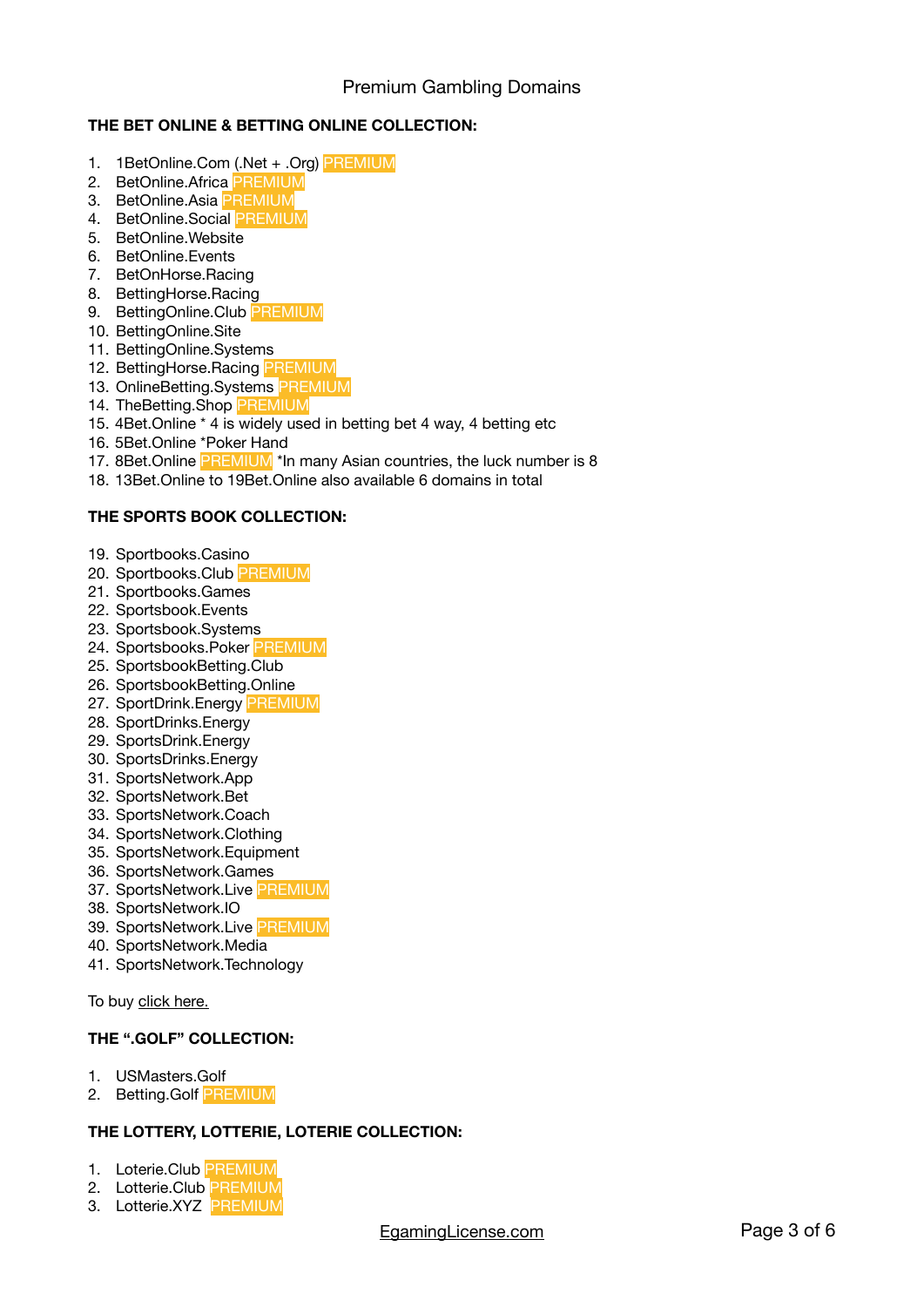Premium Gambling Domains

- 4. Lotterie.Live PREMIUM
- 5. Lottery. Black PREMIUM

# **THE "BET .ONLINE " COLLECTION:**

- 1. BetPoker.Online PREMIUM
- 2. BetFootball.Online PREMIUM
- 3. BetRoulette.Online
- 4. BetBingo.Online
- 5. BetSnooker.Online
- 6. BetEsports.Games PREMIUM
- 7. BetGolf.Online
- 8. BetNBA.Online
- 9. BetNFL.Online
- 10.BetNHL.Online
- 11.BetMMA.Online
- 12.BetTable.Tennis
- 13.BetUFC.Online
- 14.BetHorse.Racing

#### **THE BLACKJACK, JACKPOT, POKER, SLOTS & LAS VEGAS COLLECTION:**

- 1. BestUS.Casino PREMIUM
- 2. BlackJack.Cards PREMIUM
- 3. CasinosLas.Vegas
- 4. Casino.Rodeo
- 5. iRacino.com <mark>PREMIUM</mark>
- 6. iRacinos.Com <mark>PREMIUM</mark>
- 7. iCasino.Vegas PREMIUM
- 8. iCasinos. Vegas PREMIUM
- 9. JackpotLas.Vegas
- 10.JackpotsLas.Vegas
- 11.JackpotCasino.Vegas PREMIUM
- 12.JackpotVegas.Casino PREMIUM
- 13.LasVegas.Casino PREMIUM
- 14. LasVegasCasino.Games PREMIUM
- 15.LasVegasCasino.Casino
- 16.LasVegasCasino.Poker
- 17.LiveSlot.Club PREMIUM
- 18.LiveSlot.Co.Uk
- 19. LiveSlot.Live PREMIUM
- 20.LiveSlot.Net PREMIUM
- 21.LiveSlot.Online PREMIUM
- 22.LiveSlots.Fun
- 23.LiveSlots.Games PREMIUM
- 24.LiveSlots.Live PREMIUM
- 25.LiveSlotsVegas.Com PREMIUM
- 26.LiveSlotVegas.Com PREMIUM
- 27.Lucky7.Bet
- 28.Lucky7.Bingo
- 29.Lucky7.Blue
- 30.Lucky7.Black
- 31.Lucky7.Green
- 32.Lucky7.Pink
- 33.Lucky7.Gold
- 34.Lucky7.Red
- 35.Lucky7.Poker
- 36.LuckySeven.Casino PREMIUM 37.Macau.Casino PREMIUM
- 38.MacauOnline.Casino PREMIUM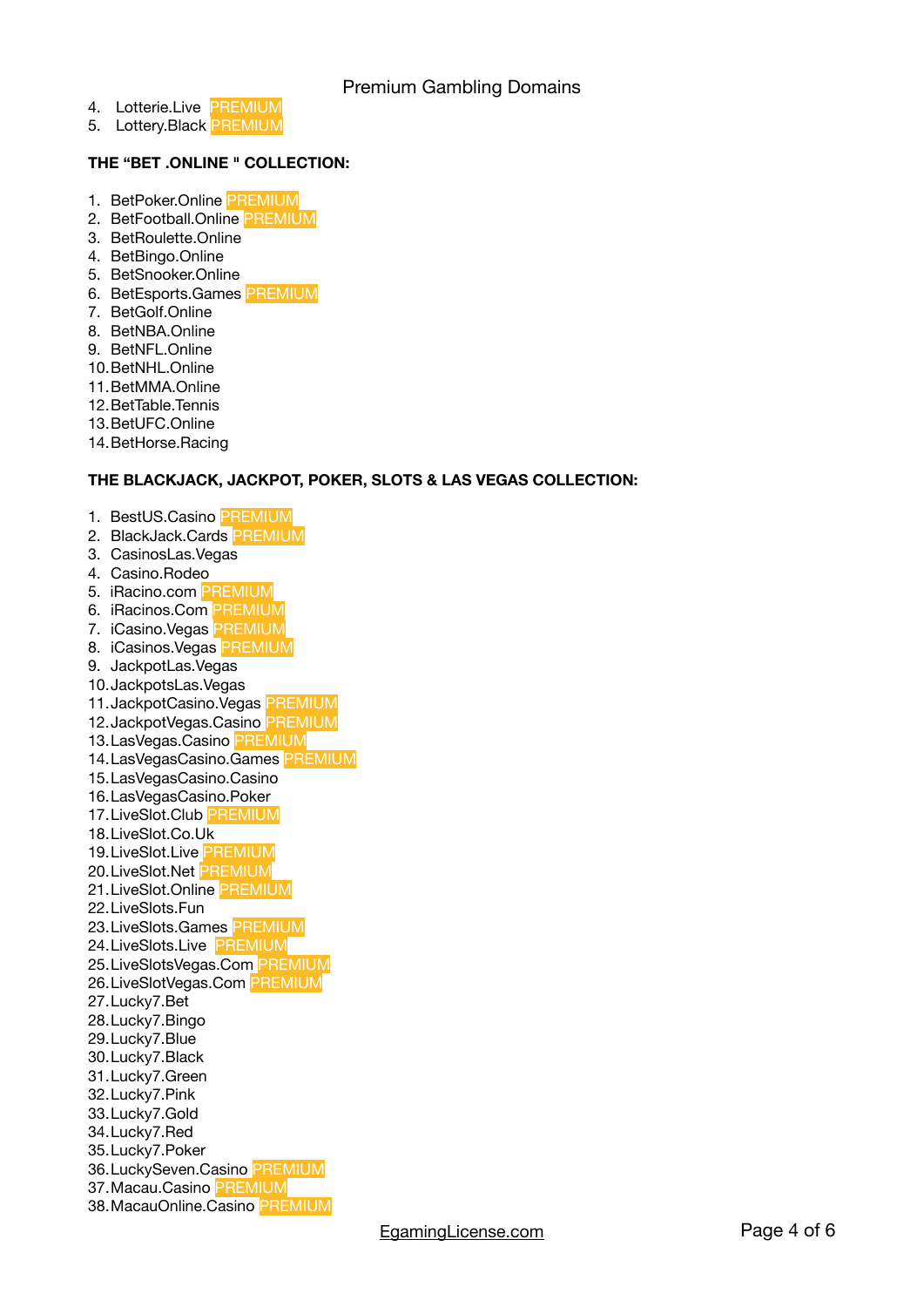# Premium Gambling Domains

39.MacaoOnline.Casino PREMIUM 40. OsakaCasino.Online PREMIUM 41.OsakaCasino.Jpn.com 42.PlayCasino.Cards 43.PlayCasino.Games PREMIUM 44.PlayPoker.Cards 45.PlayPoker.Casino 46.PokerOnline.Party 47.PokerOnline.Games 48.PokerOnline.Casino PREMIUM 49.Poker.Asia PREMIUM 50.Racino.Online PREMIUM 51.Racinos.Online PREMIUM 52.Slots777.Vegas PREMIUM 53.SlotsLas.Vegas PREMIUM 54.TexasHoldem.Cards PREMIUM 55.TokyoCasino.Com PREMIUM 56.TokyoCasino.Jpn.Com 57.TokyoOnline.Casino PREMIUM 58.USOnlline.Casino PREMIUM 59. VegasCasino.Games PREMIUM 60.VegasJackpot.Casino PREMIUM 61.VegasJackpots.Casino PREMIUM 62.WinCasino.Vegas PREMIUM 63.Winning.Casino PREMIUM 64.WinCasino.Online 65. WinOnline.Casino PREMIUM

#### **US NICHE MARKET PREMIUM NATIVE & TRIBE CASINO DOMAINS \*30**

- 1. IndianTribe.Casino & IndianTribes.Casino PREMIUM
- 2. **IndianTribeCasino.Com (22Years old)** & IndianTribeCasinos.Com PREMIUM
- 3. IndianTribesCasino.Com & IndianTribesCasinos.Com
- 4. NativeCasino.Com & NativesCasinos.com PREMIUM
- 5. NativeCasino.Online & NativesCasinos.Online PREMIUM
- 6. Native.Casino & Natives.Casino PREMIUM
- 7. NativeCasino.Online & NativeCasinos.Online PREMIUM
- 8. NativeCasino.Net & NativeCasinos.Net
- 9. NativeCasino.Club & NativeCasinos.Club PREMIUM
- 10. Tribe.Casino & Tribes.Casino PREMIUM
- 11. TribeCasino.Net & TribeCasinos.Net
- 12. TribeCasino.Online & TribeCasinos.Online PREMIUM
- 13. TribesCasino.Online & TribesCasinos.Online
- 14. TribeCasino.Club & TribeCasinos.Club PREMIUM
- 15. TribesCasino.Club & TribesCasinos.Club

To buy [click here.](https://egaminglicense.com/tribal-casino-gambling-domains-for-sale/)